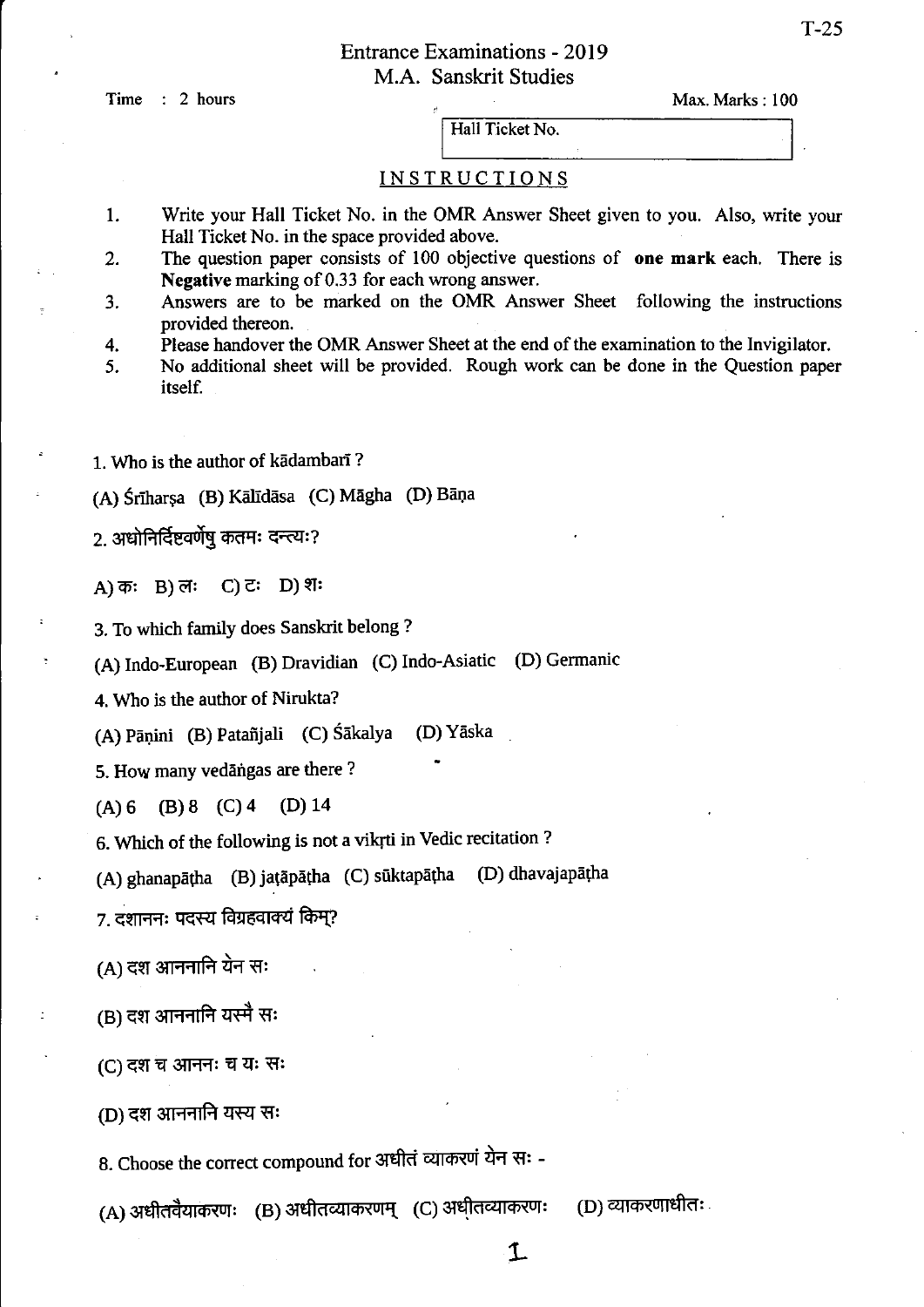9. Which of the following mathematical concepts are found in Pingala's Chandassastra ?

(A) Pascal's triangle

(B) Binomial coefficients

(C) Both of the above

(D) None of the above

10. Various types of infinities are found in

(A) Jain Mathematics

(B) Aryabhatta's works

(C) Bhāskarācārya's works

(D) Varaharnihira's works

11. Veda Vyāsa had taught Yajurveda to -

(A) Jaimini (B) Vaisampayana {C) Paila (D) Sumantha

12. तत्त्वमसि $is a -$ 

 $(A)$  निषेधवाक्यम् (B) विधिवाक्यम् (C) अर्थवादवाक्यम् (D) महावाक्यम्

13. What is the articulation place of  $\overline{\mathbf{z}}$  ?

(A) कण्ठः (B) ओष्ठः (C) तालु (D) मूर्धा

14. 'नीरक्षीरविवेके तु हंसो हंसः बको बकः' - mark the correct gist of this sentence.

(A) हंसस्य बकस्य वर्णः श्वेतः भवति ।

(B) हंसः बकः च समानौ, तत्र कोऽपि भेदः नास्ति ।

 $(C)$  हंसः क्षीरं पिबति बकः जलं पिबति ।

(D) दुग्धजलयोर्मध्ये किं दुग्धं किं च जलम् इति विवेकपूर्णनिर्णये एव हंसस्य बकस्य च भेदः ।

15. 'G' in Indian Mathematics is used for the number

(A)  $0$  (B)  $1$  (C) infinity (D) none of the above

16. How many nakṣatras are there in every rāśi ?

(A) 2 (B) 3 (C) 2.25 (D) 2.5

17. Which is the oldest school of Indian philosophy?

(A) Nyāya (B) Sāmkhya (C) Yoga (D) Vaisesika

 $\mathbf{z}$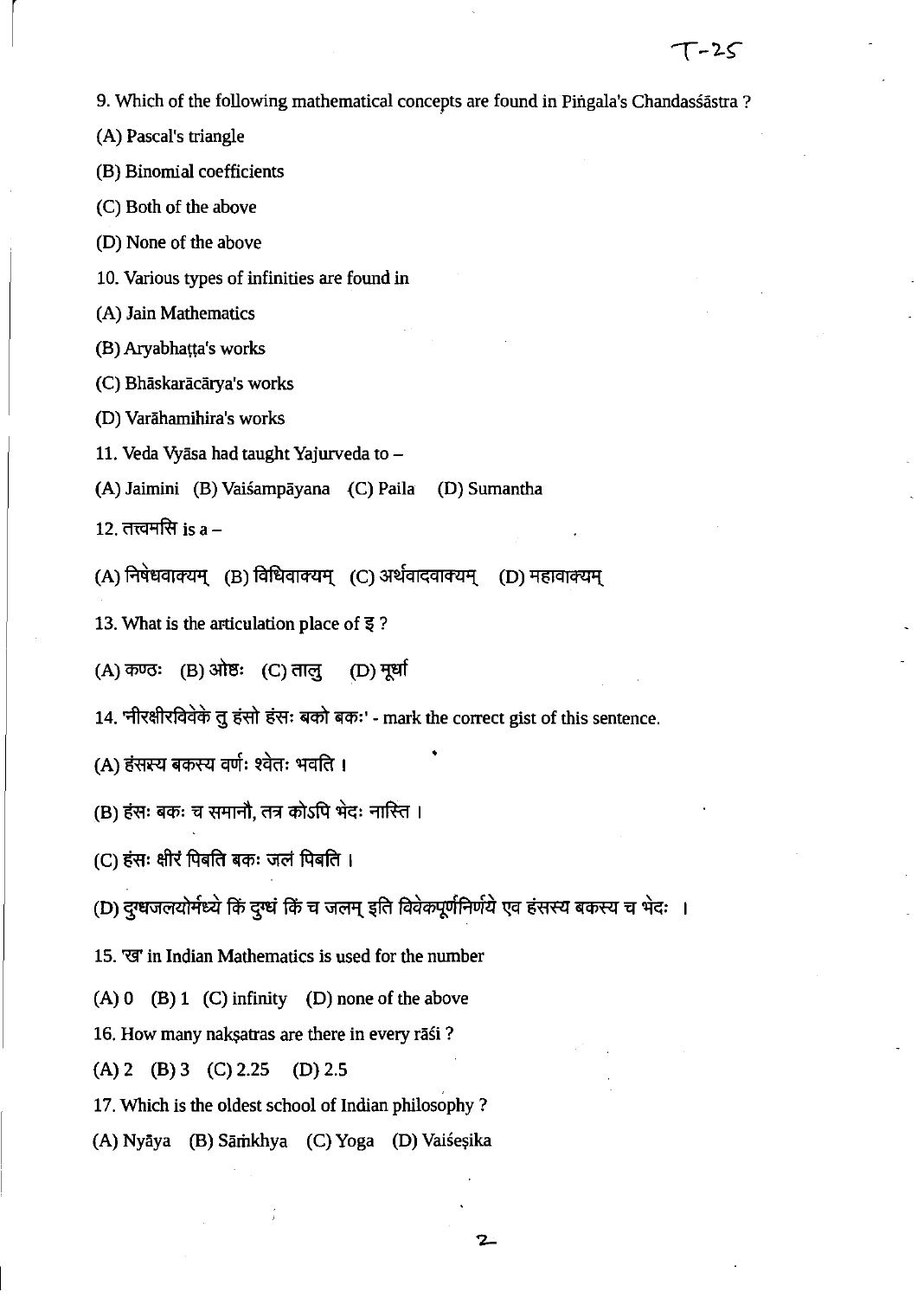18. Which of the following are known as saddarsanas ?

r

- (A) Cārvāka, Jaina, Bauddha, Advaita, Nyāya, Mīmāmsā
- (B) Carvaka, Nyaya, Jaina, Bauddha, Sarhkhya, Yoga
- (C) Vyākaraņa, Nyāya, Vaisesika, Mīmāmsā, Vedānta, Jaina
- (D) Sāmkhya, Yoga, Mīmāmsā, Vedānta, Nyāya, Vaiseșika
- 19. Which of the following is not a name of compound?
- (A) Tatpuruşa (B) Asamartha (C) Karmadhāraya (D) Avyayībhāva
- 20. महाभारते करिमन पर्वणि श्रीमद्भगवदगीता उपलभ्यते ?
- $(A)$  वनपर्वणि  $(B)$  अनुशासनपर्वणि  $(C)$  भीष्मपर्वणि  $(D)$  सभापर्वणि
- $21.$  वर्णानाम अतिशयितः सन्निधिः कः भवति?
- $(A)$  संयोगः (B) संहिता (C) संयुक्ताक्षरम् (D) प्रत्याहारः
- 22. 'यदिहास्ति तदन्यत्र यन्नेहास्ति न तत्क्वचित्' इत्युक्तिः कस्य ग्रन्थस्य विषये प्रसिद्धा ? 22. 'यदिहास्ति तदन्यत्र यन्नेहास्ति न तत्क्वचित्' इत्युक्तिः कस्य ग्रन्थ<br>(A) वेदस्य (B) रामायणस्य (C) महाभारतस्य (D) श्रीमद्भागवतस्य<br>'
- 
- 23. Which of the 'following is an Astika Hindu Darsana ?
- (A) Bauddha (B) Jaina (C) Cārvāka (D) Vaiseșika
- 24. The eight mātrā gaņas in Chandaśāstra are  $-$
- (A) ya, rna, ta, ra, ja, bha, la, na
- $(B)$  ma; ta, ra, ja, bha, na, sa, la
- $(C)$  ma, ra, ya, ja, ta, bha, na, sa
- (D) ya, rna, ja, bha, na, sa, la, ga
- 25. The expression  $-$  'yadiha nāsti' can be split as
- ( A) yad iha na asti
- (B) yadi han asti
- (C) yadi ha nasti
- (D) None of the above
- 26. How many padārthas are there in Vaisesika Ontology?
- (A) 24 (B) 5 (C) 7 (D) 17
- 27. Udatta, Anudatta and Svarita are the types of
- (A) varnas (B) conjuncts (samyukta akṣara) (C) vyañjana (D) svara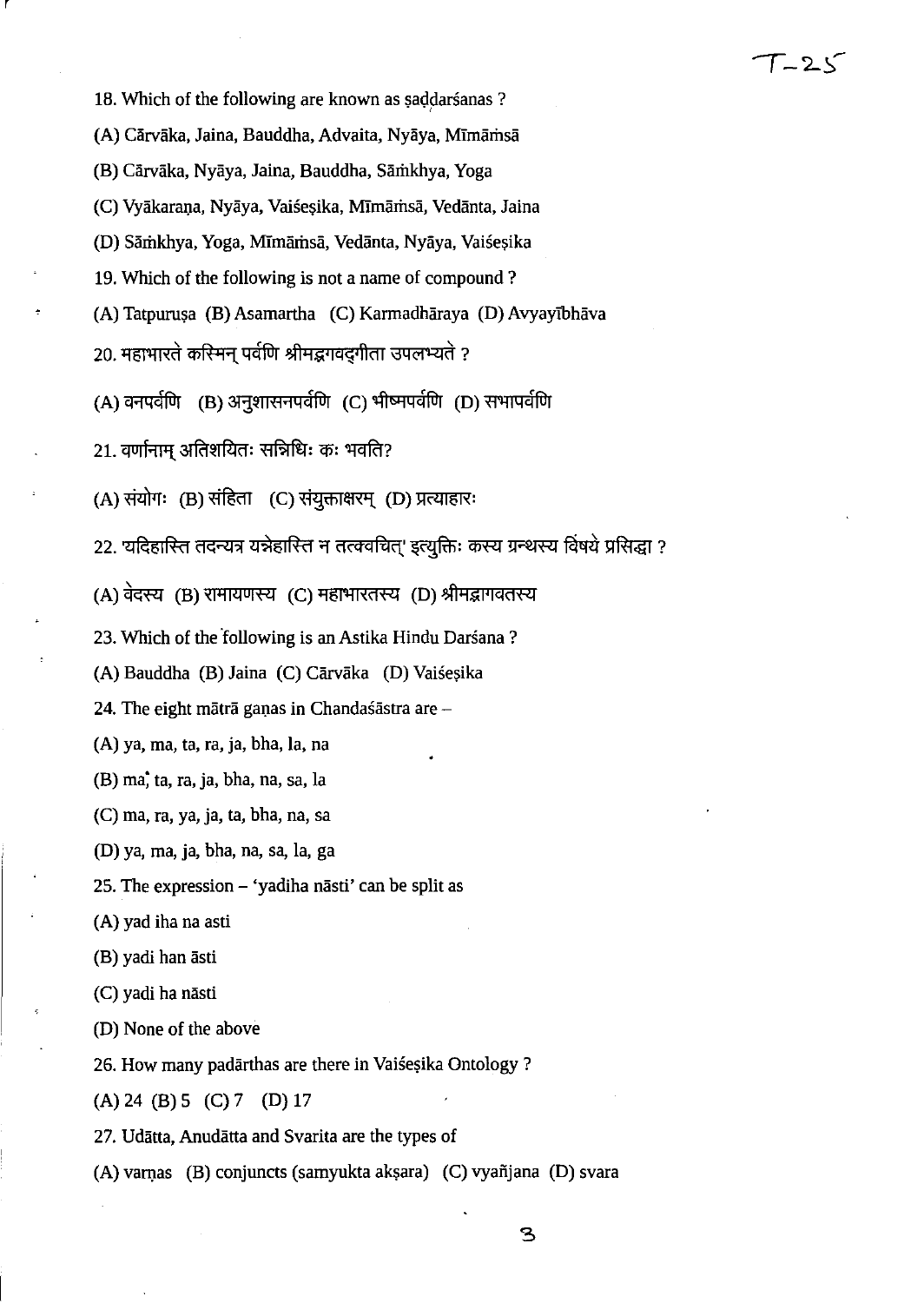28. Pañcāvayava-vākya is a -

(A) pramāņa (B) tarka (C) process of anumāna (D) collection of five limbs

29. Which of the following is not authored by Kalidasa ?

(A) Kādambarī (B) Abhijñāna-Śākuntalam (C) Meghadūtam (D) Vikramorvaśīyam

30. Which of the following disciplines developed a technical language to

facilitate unambiguous discourse among philosophers?

(A) Vyākaraņa (B) Navya-Nyāya (C) Mīmāmsā (D) Nyāya

31. The causative (nijanta) of the following sentence

'Bālakaḥ phalam khādati' is -

(A) Mātā bālakarn phalarn khādayati

(B) Mata balakena phalarh khadayati

(C) Mātā bālakāya phalarh khādayati

(D) Mata balakarh phalab. khadayati

32. The correct match between the following is

i) Value of  $\pi$  a) Bhasakracharya

ii) Pell's equation b) Piñgala

iii) De Bruijn sequence c) Madhav-Gregory Series

iv) Square root of 2 d) Sulvasutra

(A) (i,a), (ii,b), (iii, c), (iv,d)

(B) (i,e), (ii,d), (iii, b), (iv,a)

 $(C)$  (i,c), (ii,a), (iii, b), (iv,d)

(D) (i,a), (ii,c), (iii, d), (iv,b)

33. अशोकस्य शिलालेखाः कस्यां लिप्याम् उपलब्धाः ?

 $(A)$  शारदा  $(B)$  ब्राह्मी  $(C)$  नागरी  $(D)$  सिन्धुलिपि:

34. निम्नलिखितेषु युग्मेषु किं युग्मम् अनुचितम्?

 $(A)$  कुम्भः - कुम्भकारः

 $(B)$  माला - मालाकारः

(C) लौहः - लौहकारः

(D) पत्रम् - पत्रकारः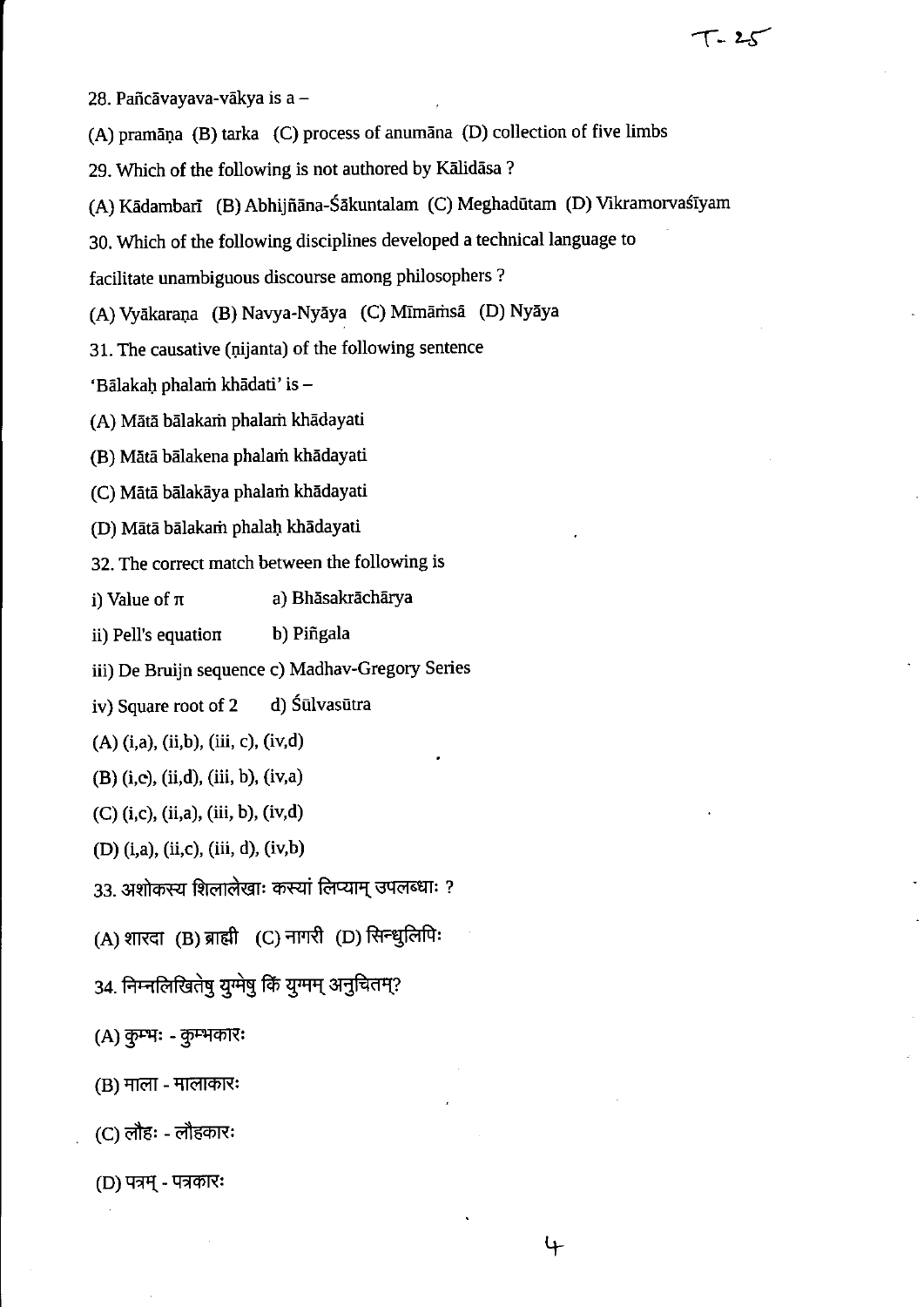35. संस्कृत-दिवसः कदा आचर्यते ?

36. अंकः - नाटकं; मण्डलम् - ?

38. इन्द्रस्य पर्यायवाची-शब्दः कः ?

(A) चैत्र-प्रतिपदि (B) शरत्-पूर्णिमायाम् (C) श्रावण-पूर्णिमायाम् (D) कार्तिक-पूर्णिमायाम्

37. 'रामं नमामि' इत्यत्र नमामि इति पदं 'नमस्' इति पदेन यदि परिवर्तितं भवति, तर्हि-

## $T - 25$

 $\mathfrak{s}$ 

42. Which of the following is not a 'गद्यकाव्यम्?'

(A) kādambarī

(B) Vāsavadatta

(C) Avantisundarikathā

(D) Daśakumāracaritam

43. Which of the following is not a name of a meter (Chandas)?

(A) Gāyatrī (B) Sāvitrī (C) Mandākrāntā (D) Vasantatilakā

(A) उद्स्थानम् (B) उत्थानम् (C) उध्स्थानम् (D) उत्स्थानम्

(A) विद्वान् (B) राकेशः (C) शचीपतिः (D) अमरः

39. उद्-स्थानम् इत्यत्र सन्धौ सति कः प्रयोगः साधुः ?

40. ऋतुसंहारस्य कर्ता ?

(A) माघः (B) दण्डिन् (C) श्रीहर्षः (D) कालिदासः

(A) राज्यम् (B) ऋग्वेदः (C) रामायणम् (D) पुराणम्

(A) रामं नमः (B) रामाय नमः (C) रामे नमः (D) रामं नमेयम्

41. ब्राह्मणस्य द्विज इति व्यवहारः, केन कारणेन क्रियते ?

(A) सः यज्ञं करोति इति

(B) सः 'उपनीतः इति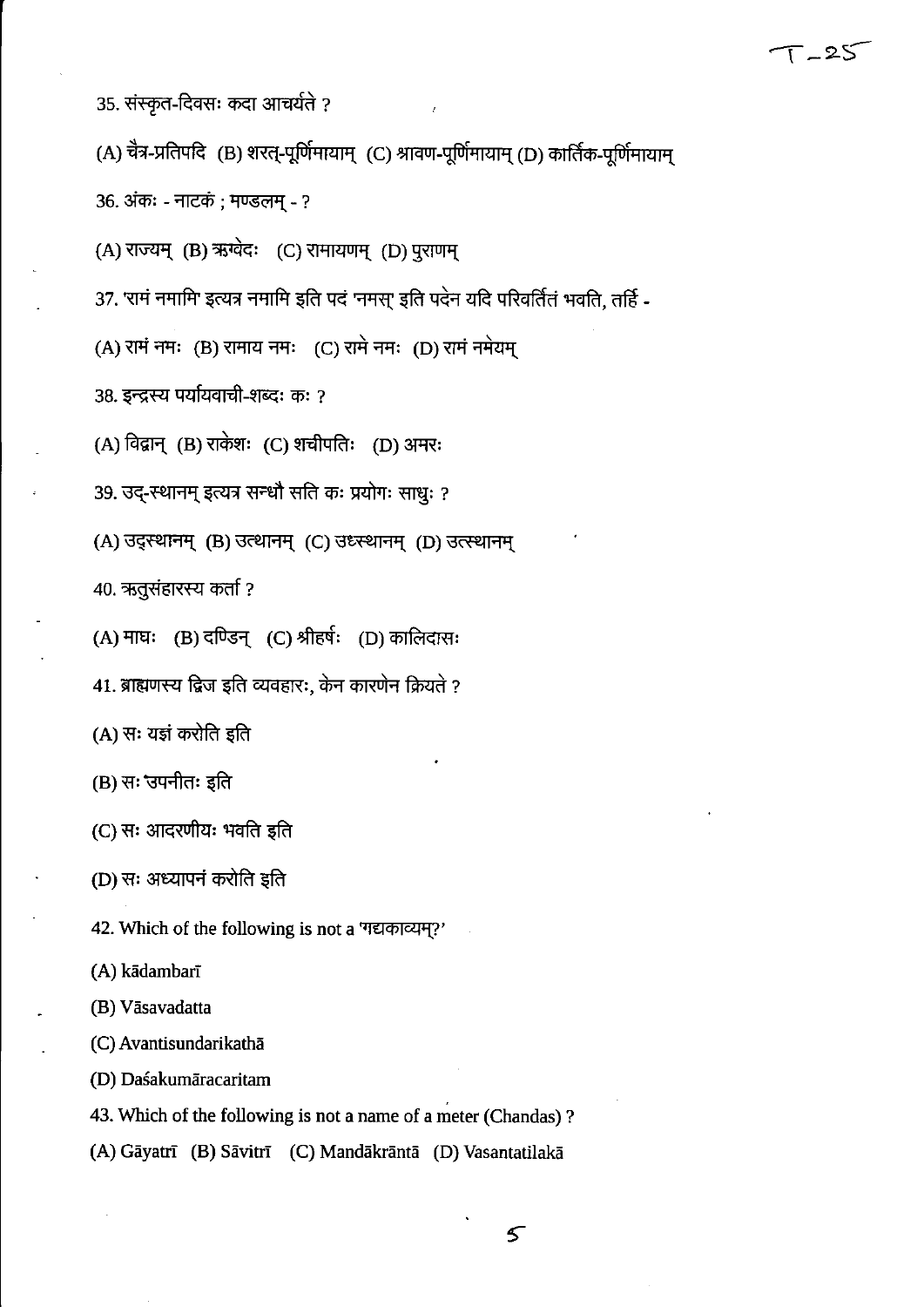- 44. Who is the author of Nātvaśāstra?
- (A) Bharata (B) Bhasa (C) Kalidasa (D) Abhinavagupta
- 45. Who wrote Arthaśāstra?
- (A) Kāmandaka (B) Amartya (C) Kautilya (D) Brhaspati
- 46. Which of the following is not related to Ayurveda ?
- (A) Cakradatta (B) Bhrugusamhitā (C) Yogaratnākara (D) Astāngahrdayam

 $T - 25$ 

- 47. गकारस्य उच्चारणस्थानं किम?
- (A) कण्ठः (B) ओष्ठः (C) तालः (D) मर्धा
- 48. Nāndī is part of  $-$
- (A) Samgīta (B) Harikathā (C) Nāṭaka (D) Nāṭya
- 49. Which of the following is not a Kāvyaguņa?
- (A) Prasāda (B) Mādhurya (C) Kaşāya (D) Ojas
- 50. Prakrti and Purușa concept is discussed in  $-$
- (A) Āyurveda (B) Sānkhya (C) Yoga (D) Paryāvarana-śāstra
- 51. Who wrote Nītiśatakam?
- (A) Patañjali (B) Bhartrhari (C) Kātyāyana (D) Gautama
- 52. The author of Līlāvati is  $-$
- (A) Varāhamihira (B) Āryabhatta (C) Bhāskarāchārya (D) Mādhava
- 53. Sūlvasūtra contains
- (A) Pythogorean triplets
- (B) formula for  $\sqrt{2}$
- (C) procedure to square a circle
- (0) all the three above
- 54. The six Vedāngas are
- (A) Śikṣā, Vyākaraṇa, Chandas, Nirukta, Jyotiṣa, Kalpa
- (B) Śikṣā, Vyākaraṇa, Phalajyotiṣa, Aṅkajyotiṣa,Nighaṇṭu, Chandas
- (C) Vyākaraņa, Nirukta, Nighanțu, Arthaśāstra, Phalajyotișa, upanișad
- (D) Samhitā, brāhmaņa, Āraņyaka, upanișad, Chandas, jyotișa
- 55. गीतिषु सामाख्या this experssion is related to which Veda?
- (A) Rgveda (B) Yajurveda (C) Sāmaveda (D) Atharvaveda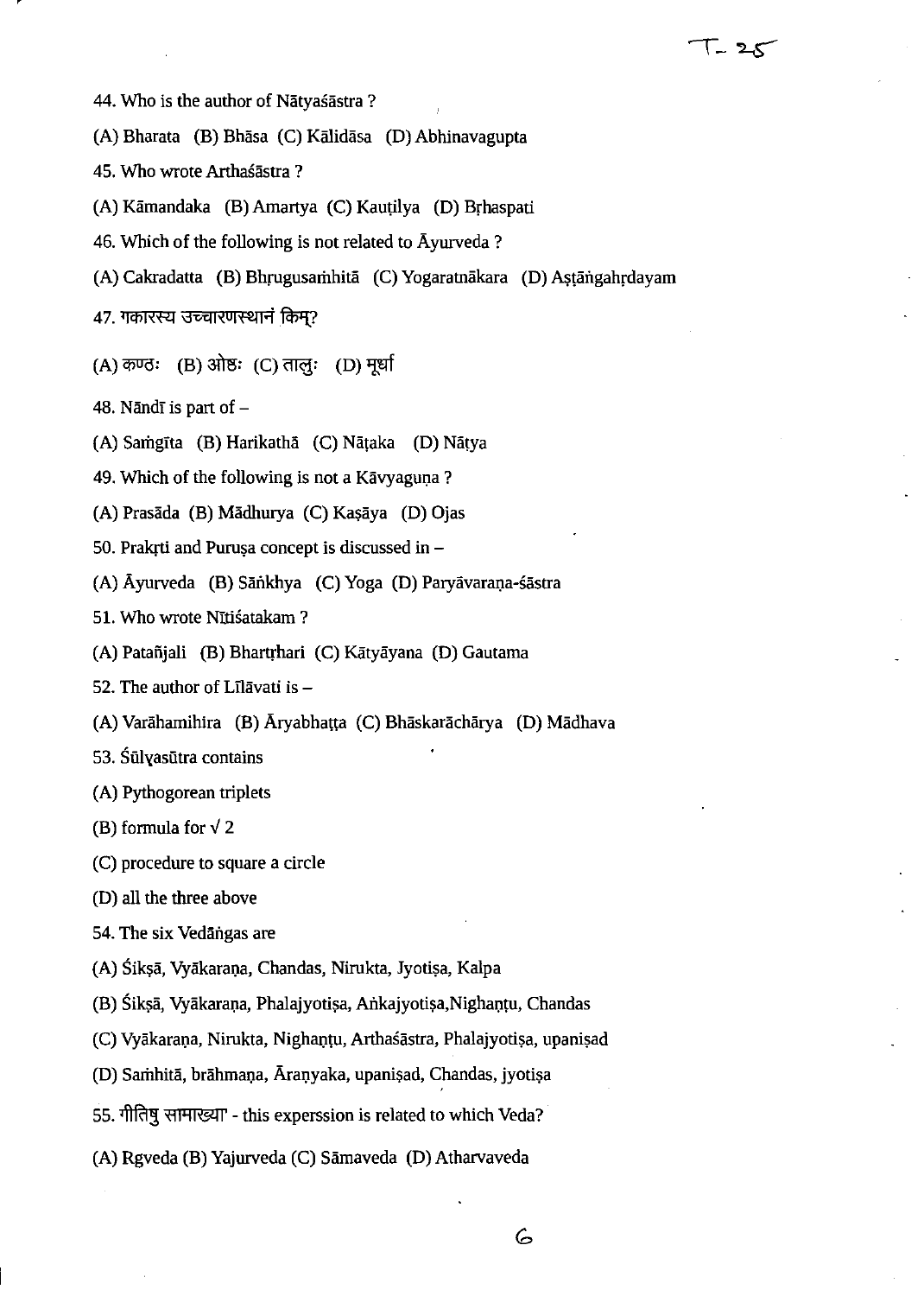- 56. GayatrI mantra is contained in
- (A) Yajurveda (B) Sāmaveda (C) Atharvaveda (D) Rgveda
- 57. Literal meaning of the word 'Veda' is-
- (A) Knowledge (B) Truth (C) Infinity (D) All the above
- 58. Another name for Vedanta is
- (A) Gītā (B) Upanișad (C) Brahmasūtra (D) Purāņa
- 59. Which veda contains hymns describing the origin of Universe?
- (A) Yajurveda (B) Sāmaveda (C) Atharvaveda (D) Rgveda
- 60. The famous dialogue between Nachiketa and Yama is written in  $-$
- (A) Chāndogya-upanişad
- (B) Māņḍūkya-upaniṣad
- (C) Katha-upanişad
- (D) Kena-upanişad
- 61. Which of the following primarily deals with the construction of sacrificial alters?

*1-'2-S-*

- (A) Mīmāmsāsutra (B) Dharmasutra (C) Sulvasutra (D) Grhyasutra
- 62. On how many Upanişads, Adi Sankara wrote comentaries?
- (A) 14 (B) 108 (C) 100 (D) 10
- 63. From which Upanisad the emblem of India has taken the sentence 'Satyameva Jayate' ?
- (A) Māņḍūkya-upaişad
- (B) Mundaka-upanişad
- (C) Katha-upaişad
- (D) Praśna-upanisad
- 64. 'Vedas are known as sruti, because they are passed from one generation to other orally'
- (A) This statement is true
- (B) Only the first part of the statrnenet is true
- (C) Only the second part of the statrnent is true
- (D) Can not say
- 65. Who among the following did not write a commentary on GIta ?
- (A) Sri Aurobindo
- (B) Annie Besant
- (C) Gopala Krishna Gohkale
- (D) Bala Gangadhara Tilak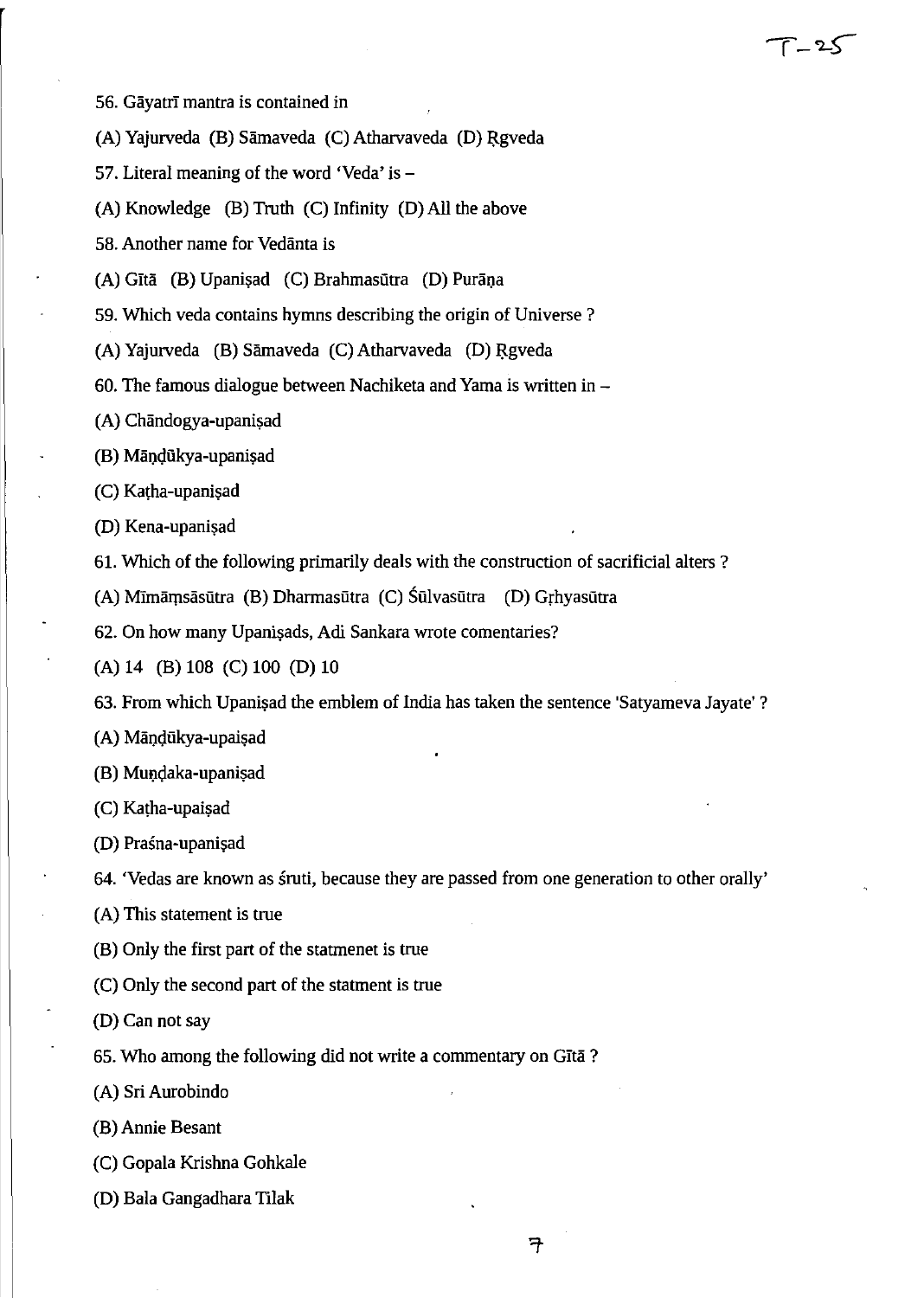66. The total number of Puranas are

(A) 36 (B) 18 (C) 12 (D) 16

67. Match the following

- 1) Ramanujacharya a) Dvaita philosophy
- 2) Madhvacharya b) Advaita philosophy
- 3) Sankarāchārya c) Viśista-advaita
- $(A)$  (1,c), (2,a), (3,b)
- (B) (l,a), (2,c), (3,b)
- (C) (l,b), (2,c), (3,a)
- (D) (l,b), (2,a), (3,c)
- 68. Who among the following was considered to be the first successor of StrIdhana ?

 $T - 25$ 

- (A) Mother-in-law (B) Mother (C) Daughter-in-law (D) Daughter
- 69. Which of the following are means of valid cognition (prama) ?
- (A) Pratyakṣa, Anumāna, Tarka, Upamāna
- (B) Pratyakṣa, Anumāna, Upamāna, Śabda
- (C) Pratyakṣa, Upamāna, Tarka, Śabda
- (D) Pratyakșa, Arthāpatti, Upamāna, Tarka
- 70. The seven basic notes in Music correspond to the sounds produced
- by the following birds and animals sequentially
- (A) Mayūra, Cātaka, Chāga, Mandūka, Kokila, Krauñca, Gaja
- (B) Mayūra, Cātaka, Chāga, Krauñcha, Kokila, Maņdūka, Gaja
- (C) Kokila, Cātaka, Chāga, Krauñca, Mayūra, Gaja, Maņdūka
- (D) Mayūra, Chāga, Cātaka, Krauñcha, Kokila, Gaja, Mandūka
- 71. Five places of articulation of sounds in our mouth are  $-$
- (A) Kantha, Tālu, Mūrdhā, Danta, Oșta
- (B) Kaṇṭha, Tālu, Nāsika, Danta-oṣṭha, Mūrdhā
- (C) Kantha, Danta, Ostha, Anunāsika, Tālu
- (D) Kantha, Tālu, Mūrdhā, Danta, Nāsika
- 72. Which of the following Sanskrit texts, said to have the first ever English translation?
- (A) Hitopadesa (B) Sākuntalam (C) Rtusamhāra (D) Srīmadbhagavadgītā
- 73. What does it mean by cognate forms?
- (A) Linguistically opposite forms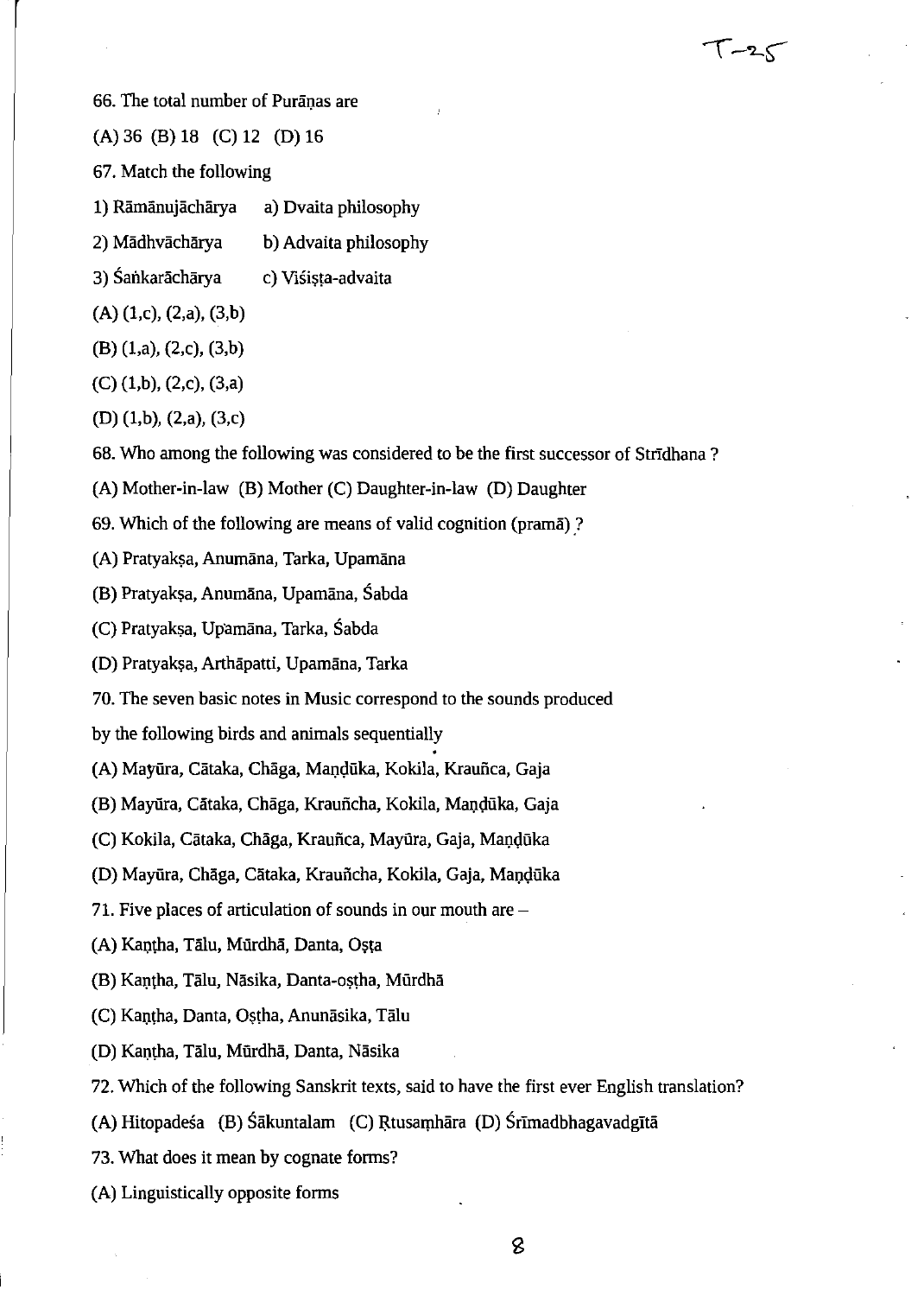(B) Verbs and nouns

r

(C) Having same linguistic derivation

(D) Agglutinative forms

74. पञ्चमहायज्ञेषु अयं न परिगणितः -

(A) ब्रह्मयज्ञः (B) गीतायज्ञः (C) पितृयज्ञः (D) देवयज्ञः

75. पदपाठः -

A) अपौरुषेय B) पौरुषेयः C) उभयरूपः D) अनुभयरूपः

 $76.$  पदशास्त्रं नाम किम?

```
A) न्यायशास्त्रम् B) प्रातिशाख्यम् C) निरुक्तम् D) व्याकरणम्
```
 $77.$  योजयत -

a) सवर्णम्  $(i)$  परस्सन्निकर्षः

 $b)$  संहिता (ii) वृद्धिरादैच्

c) वृद्धिः (iii) अर्थवदधातुरप्रत्ययः

d) प्रातिपदिकम् (iv) तुल्यास्यप्रयत्नम्

(A) (a,iii), (b,iv), (c,i), (d,ii)

(B) (a,iv), (b,iii), (c,i), (d,ii)

(C) (a,iv), (b,i), (c,ii), (d,iii)

(D) (a,ii), (b,biii), (c,i), (d,iv)

78. पञ्चमीतत्पुरुषस्य उदाहरणं किम् ?<br>(A) ग्रामगतः (B) चोरभयम् (C) कृष्णसर्पः (D) राजपुरुषः

79. पूर्वमीमांसाशास्त्रस्य अपरं नाम?

(A) पदशास्त्रम् (B) वाक्यशास्त्रम् (C) मोक्षशास्त्रम् (D) प्रमाणशास्त्रम्

80. Identify the order of upayas  $-$ 

(A) sāma, dāna, daņda, bheda

(B) dāna, bheda, daņḍa, sāma

(C) sāma, dāna, bheda, daņda

 $\mathcal{P}$ 

 $T - 25$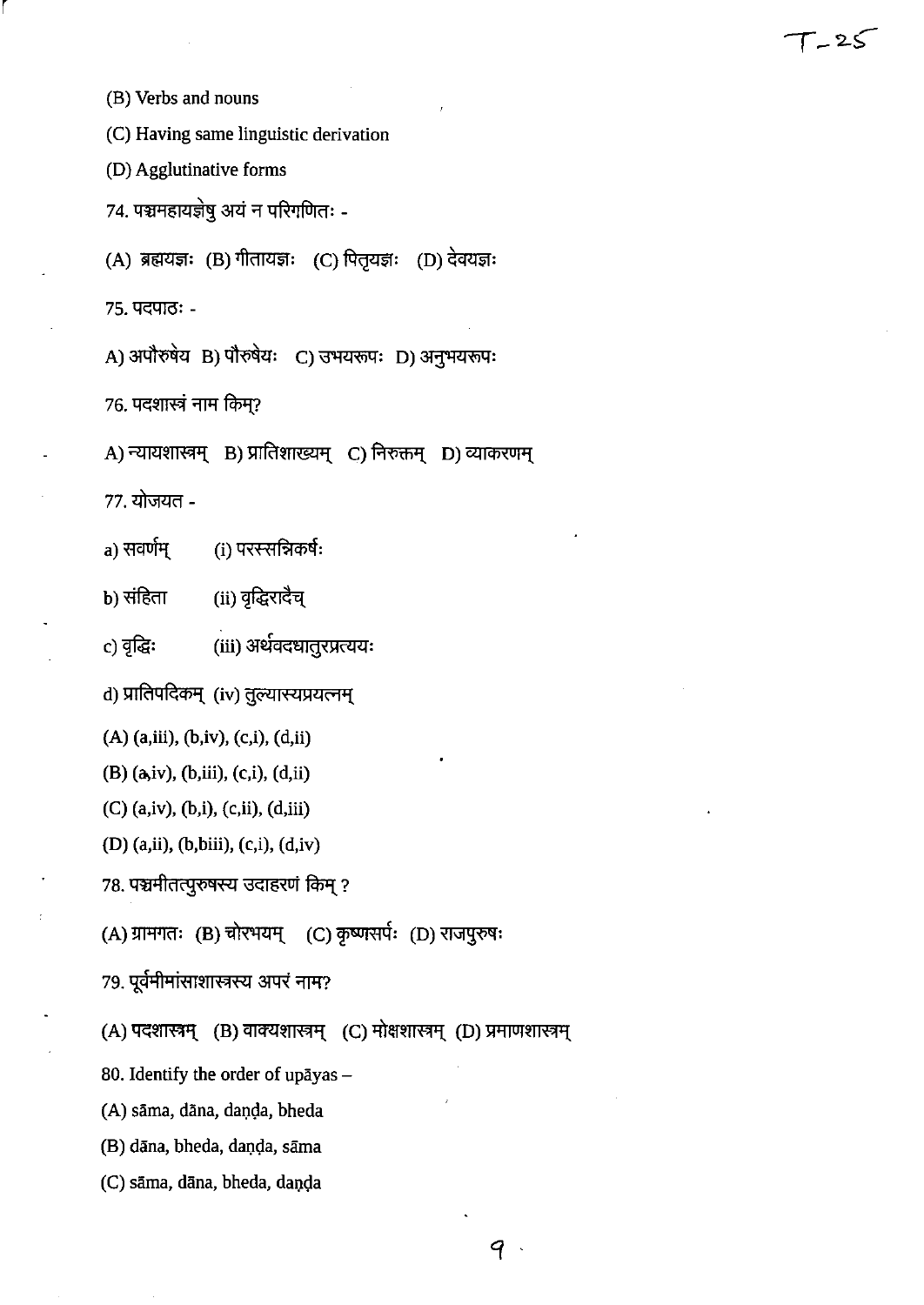- (D) bheda, danda, sāma, dāna
- 81. यक्षप्रश्नाः कस्मिन पर्वणि वर्तन्ते?
- $(A)$  मौसलपर्वणि (B) भीष्मपर्वणि (C) शान्तिपर्वणि (D) वनपर्वणि
- 82. What was the script used in rock inscriptions?
- (A) Nandināgarī (B) Kharoștī (C) Brāhmī (D) Śāradā
- 83. Who authored the book 'A New Approach to the Vedas'?
- (A) A. Koomaraswamy
- (B) Aurobindo

 $\vert$ 

- (C) Dayananda Saraswati
- (D) B.G. Tilak
- 84. Who said this 'एको रसः करुण एव'?
- (A) Valmrki (B) Bharati (C) Bharavi (D) Bhavabhiiti
- 85. In which of the following words you find the verbal root 'षदल' (विशरणगत्यवसादनेष)'?

 $T - 25$ 

- (A) Samhitā (B) Sikṣā (C) Upaniṣat (D) Sikhā
- 86. Nāsadīyasūkta appears in  $-$
- (A) Rgveda (B) Yajurveda (C) Sāmaveda (D) Atharvaveda
- 87. 'आत्माय नमः' इति वैदिकप्रयोगस्य लौकिकं रूपं किम ?
- (A) आत्मायै नमः (B) आत्मने नमः (C) आत्मस्य नमः (D) आत्मनः नमः
- 88. Author of Alankārasarvasva?
- (A) Anandavardhana (B) Visvanatha (C) Ruyyaka (D) Kuntaka
- 89. Who translated Upanishads as *'Sirr-e-Akbar'* into Persian?
- (A) Shajahan (B) Darashikoh (C) Akbar (D) Mohammad
- 90. कर्णभारस्य कर्ता क: ?
- (A) Vyāsa (B) Bhāsa (C) Kālidāsa (D) Bāņa
- 91. Which one of the following text does **not** belong to the category of the other three that signify the Vedic corpus of texts:
- (A) Dharmasūtras (B) brāhmaņaa (C) upanișada (D) āraņyaka

92. The following are some among of the key concepts of the ancient Indian belief system. Mark the right answer from the **Key Code** below:

1. Dharma 2. Saptanga 3. Karma 4. Samsara 5. Nirvana 6. Moksha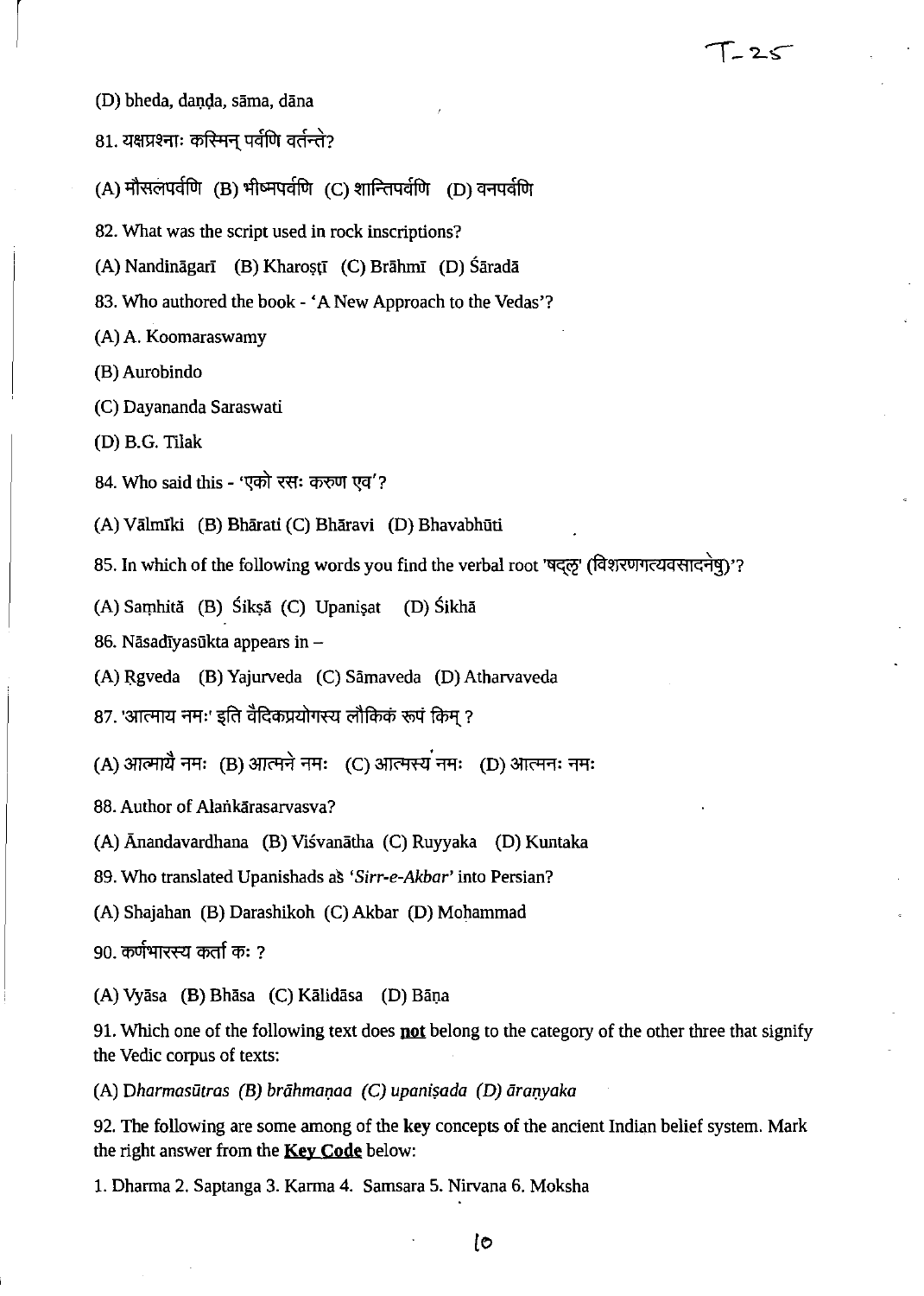T\_ 25

#### Key Code

(A) 3, 4,5,6

(B) 2, 3, 4, 5

(C) 1, 4, 5, 6

(D) 1, 3, 4,6

93. Using the **Key Code** given below match the following socio-economic terms (Column A) with their meanings (Column B)

| <u>Column A</u> |                |                         |                | <u>Column B</u>                                                                          |
|-----------------|----------------|-------------------------|----------------|------------------------------------------------------------------------------------------|
| 1. purohita     |                |                         |                | W. kin-based community                                                                   |
| 2. dasa         |                |                         |                | X. merchant guild                                                                        |
| 3. sreni        |                |                         |                | Y. slave labourer                                                                        |
| 4. jana         |                |                         |                | Z. chief priest                                                                          |
| <b>Key Code</b> |                |                         |                |                                                                                          |
| W               | $\mathbf{X}$   | $\mathbf{Y}$            | Z              | ۰                                                                                        |
| $(A)$ 4         | $\mathbf{1}$   | 3                       | $\overline{2}$ |                                                                                          |
| $(B)$ 2         | 3 <sub>1</sub> | $\overline{\mathbf{4}}$ | $\mathbf{1}$   |                                                                                          |
| $(C)$ 4         | 3              | $\overline{2}$          | $\mathbf{1}$   |                                                                                          |
| $(D)$ 3         | $\overline{2}$ | $\mathbf{1}$            | 4              |                                                                                          |
|                 |                |                         |                | 94. The social hierarchy as described in the early Buddhist Nikaya texts was as follows: |
|                 |                |                         |                |                                                                                          |

(A) khattiya, bammana, vessa, sudda

(B) brahmana, kshatriya, vaisya, sudra

(C) bammana, khattiya, vessa, sudda

(D) vaisya, kshatriya, brahmana, sudra

95. Which one of the following is **not** a *sariradosa* according to Ayurveda:

(A) Kapha (B) Kritta (C) Pitta (D) Vata

*96. Uttarapatha* and *Dakshinapatha* were terms used in the *Arthasastra* to describe:

(A) Major sea routes (B) Port ware houses

(C) Special market centres (D) Overland trade routes

97. Which one of the following scholars of ancient scientific knowledge in not in the category of the other three:

(A) Vagbhata (B) Caraka (C)Vaarhamlhira (D) Susruta

98. Using the Key Code given below match the following elements of the state *(saptanaga)* in (Column A) with their meanings (Column B)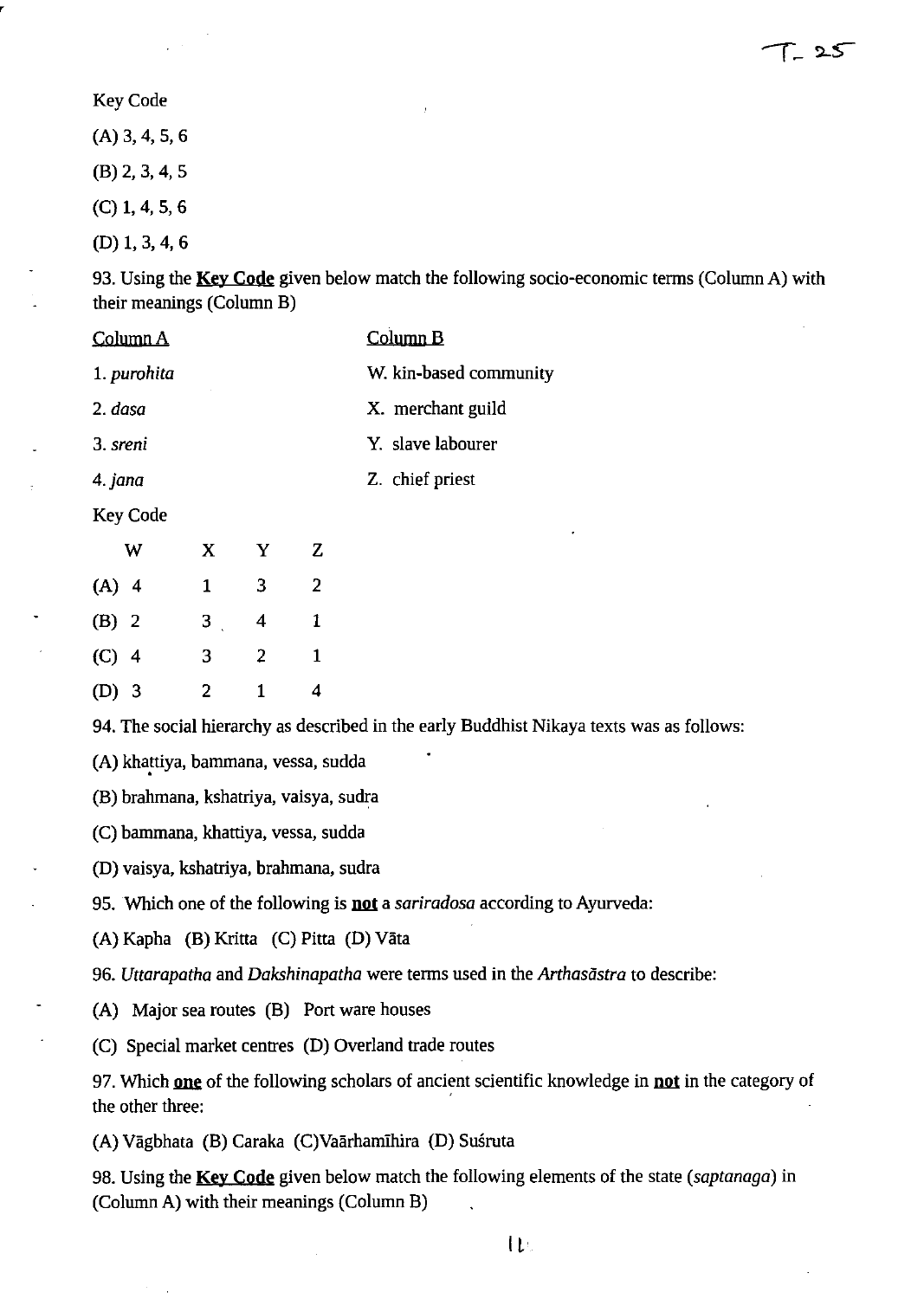|   |   |   | Column B             |
|---|---|---|----------------------|
|   |   |   | W. ally/enemy        |
|   |   |   | X. army              |
|   |   |   | Y. treasury          |
|   |   |   | Z. fort/capital city |
|   |   |   |                      |
| X | Y | Z |                      |
| 1 | 3 | 2 |                      |
|   |   |   |                      |

r

(D) 3 2 1 4

(8) 2 3 4 1

(C) 4 3 2 1

99. The term used to describe ancient coins was:

 $(A)$  śreņi  $(B)$  kārṣapaṇa  $(C)$  hiraṇya  $(D)$  śulka

100. Which one of the following does not belong to the category of the other three that signify the Vedic rituals:

 $7 - 25$ 

(A) vājapeya (B) rājasūya (C) vidhāta (D) asvamedha